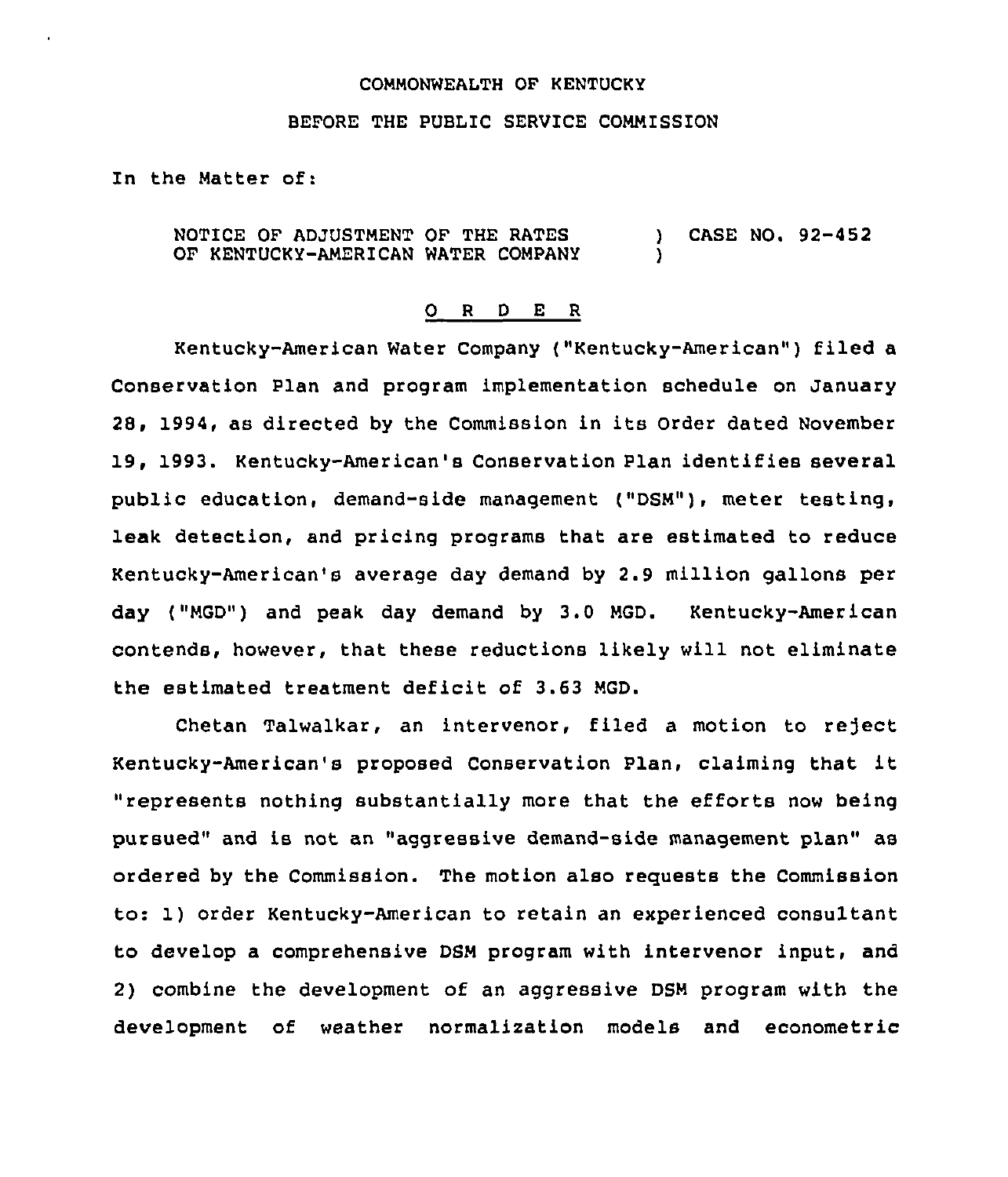techniques. Kentucky-American filed a response requesting that the motion be denied and Nr. Talwalkar filed a reply.

Based on the pleading and evidence of record, the Commission hereby finds that the motion should be denied for the following reasons.

By ordering Kentucky-American to develop a water conservation plan now, the Commission sought to avoid a long delay in the implementation of conservation programs pending the outcome of a comprehensive investigation into Kentucky-American's sources of supply and future demand, including demand-side mahagement. Such an investigation was initiated on November 19, 1993 in Case No. 93-  $434.$ <sup>1</sup> To reject Kentucky-American's proposed plan as suggested by Nr. Talwalkar would only further delay the implementation of these conservation programs.

The purpose of the Commission's investigation in Case No. 93- 434 is to address all issues pertaining to Kentucky-American's sources of supply and future demand. The concerns expressed by Nr. Talwalkar in his motion and subsequently in his reply are clearly related to the investigation's broad subject matter and should be addressed in that proceeding. Should the evidence in Case No. 93- 434 persuade the Commission that Kentucky-American's conservation plan needs to be modified or expanded, Kentucky-American will be required to implement the necessary changes.

 $\mathbf{1}$ Case No. 93-434, An Investigation of the Sources of Supply and Future Demand of Kentucky-American Water Company.